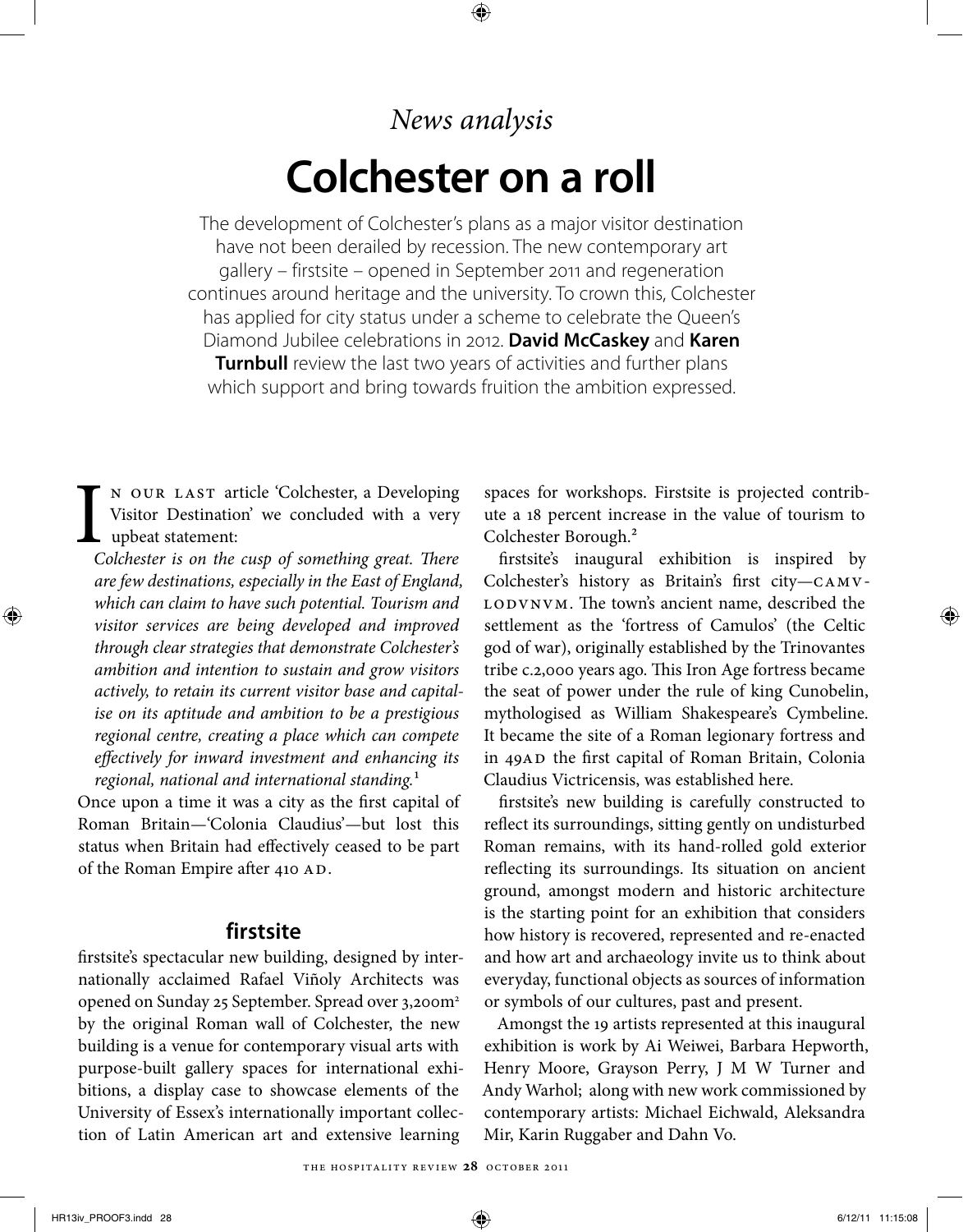$\bm \Theta$ 



Rafael Viñoly's firstsite building has a 190-seat auditorium which is ideal for film screening, lectures and events and the building is open every day into the evening, free to all. At its heart is the newly restored Berryfield Roman mosaic which dates from around AD200; unearthed in 1923; the mosaic formed part of the floor of a Roman townhouse. (Colchester BC)

As Michelle Cotton writes in the exhibition programme

*It is said that Colchester is still sore over Chelmsford developing into the county town of Essex from 1215 onwards. Yet the absence of a cathedral here has not deterred the borough's mp Bob Russell, from contending… that 'Colchester is still a city'.* 

*Colchester may not have a cathedral but it now has a new secular temple. It is built on ancient grounds that once hosted an annual medieval fair each October on the feast day of St Denis, (Denys or Dionysius) the origin of Colchester's Oyster Feast. This autumn we will reach for our amulets, those ancient symbols of fecundity, and toast oysters to anoint the grand opening of this new building on the Berryfield's rich and fertile land.*

It's off to a great start; against the project statement, attendances are up, bookings are up and memberships are rapidly growing. The opening day went on to be busier and busier with more than 3,000 people visiting firstsite in just six hours to see the inaugural exhibition, get involved with creative family activities on the D-shaped lawn, sample lunch in the new café restaurant musa, sun themselves on the terrace, and browse the shop for gifts and souvenirs before preparations took place for a celebratory music event.<sup>3</sup> firstsite's Facebook site and Twitter were alive with positive comments from locals and visitors alike.

The evening event was a musical collaboration called Colchester Round by four very different groups of Colchester musicians: Colchester's The Band of the

Parachute Regiment, heavy metal outfit Sanctorum, mediaeval shawm band Colchester Waits and world music ensemble Quire performed a combination of 14 songs in their own musical style, resulting in a new set of versions that take an unexpected direction. Three sold-out performances enjoyed a rapturous reception.

firstsite's first week has seen daily visitor averages of 1,500 and an upsurge in bookings for its conference and meeting spaces. One of the world's leading art critics, Andrew Graham-Dixon, visited firstsite for the bbc *Culture Show*; his review was very positive about both the architecture and the inaugural displays, 'a striking idiosyncratic building' and he enjoyed the many and varied exhibits.4

#### **Regeneration**

firstsite is the impetus for making the St Botolph's area a desirable proposition for investors and for the regeneration of Colchester town centre. Over the course of this regeneration,  $\epsilon$ 500m is to be invested through nine concurrent improvement schemes to make an already successful town centre an even better place to live work and visit.<sup>5</sup>

This will bring among other facilities:

 $\bigcirc$  three new hotels to the town centre. They include a national brand budget hotel with retail on its ground floor, a boutique hotel on the Greyfriars site and an up-market restaurant with rooms at East Hill House<sup>6</sup>

↔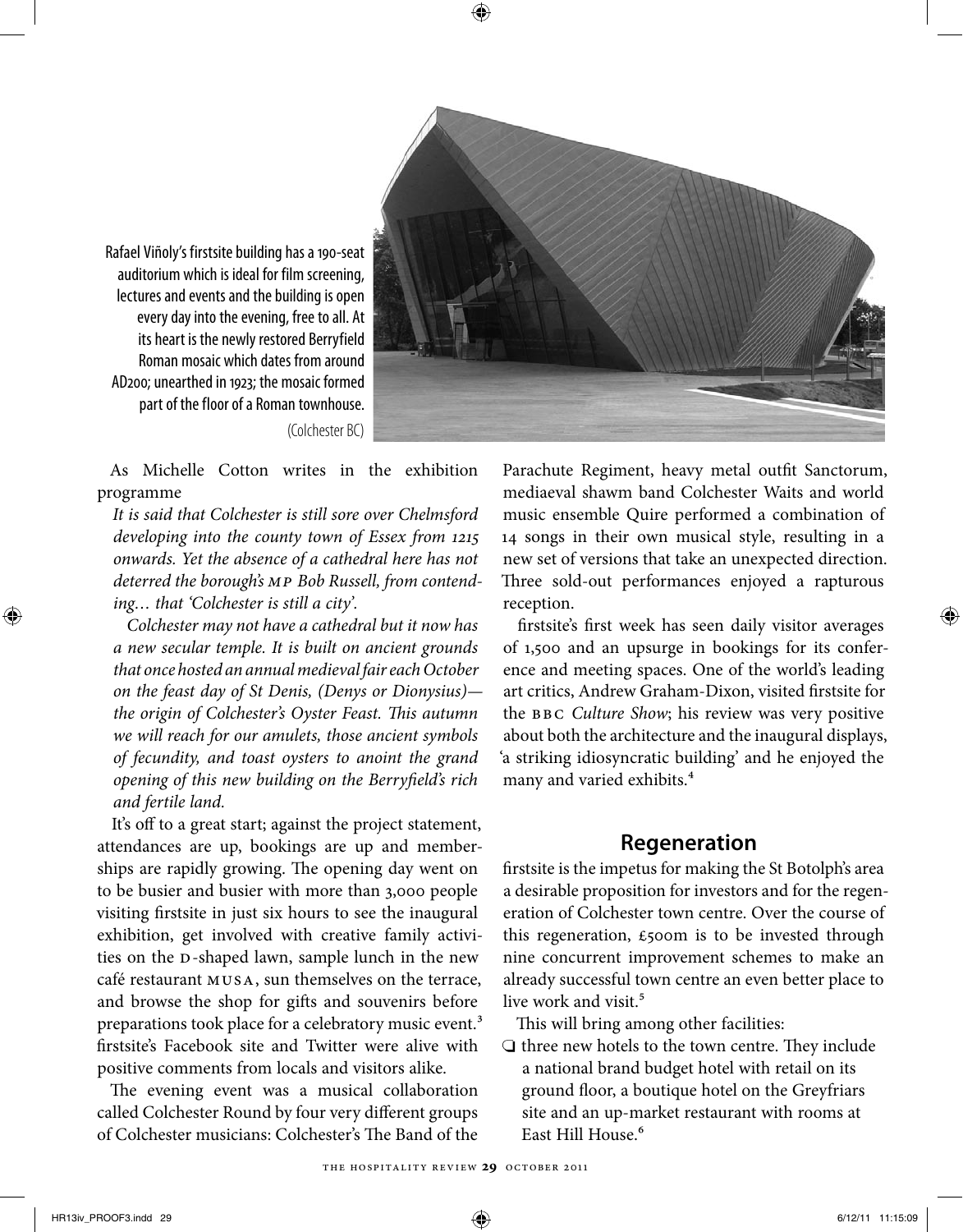- $\Box$  a new creative quarter including a creative business centre underpin the St Botolph's Quarter development
- $\Box$  £500,000 has already been secured from EEDA to transform the old police station into a creative business incubation centre providing a magnet for the imaginative and inventive enterprises from workshops to digital media.

Creative jobs are a growth sector already, one in six businesses in Colchester work in this sector i.e. one in 14 people, the anticipated growth here is estimated to provide over 80 new jobs.<sup>7</sup>

Much work is being carried out to ensure that the town provides clean and safe places and spaces and in cooperation with a range of other organisations to ensure that Colchester after dark continues to be welcoming and secure.

This regeneration activity will also see an estimate additional 500,000 visitor trips a year, stimulating more jobs and spend in the visitor economy which is currently worth £216m; this is an increase from £197m in 2007.<sup>8</sup>

#### Colchester Castle secures redisplay funding

The Heritage Lottery Fund has awarded  $\epsilon_3$ .5m towards a £4.2m redevelopment of Colchester Castle. For project manager Tom Hodgson,

*now we are able to put all our planning into practice and create exciting new displays that do justice to Colchester's nationally important heritage, its outstanding collections and the amazing building in which they are housed.*

For the Heritage Lottery Fund East of England's head of heritage, Robyn Llewellyn

*This project is a fantastic opportunity to transform Colchester Castle into a 21st-century-heritage attraction which will allow both visitors and 'natives' their heritage for generations to come.*

## **A new generation research park at the University**

The university's vision is to create a new generation research park, the Knowledge Gateway, next to the campus, where research, innovation and business can flourish, to establish Colchester as an internationally renowned centre for education, jobs and great lifestyle.

The Knowledge Gateway will include an office village known as 'Parkside', with business units able to accommodate all sizes of companies, plus a hotel and various leisure and retail facilities. The infrastructure works on the site are due for completion in 2011, and the first phase of office units is scheduled to be available from mid-2012.

 $\bigoplus$ 

The Knowledge Gateway will be anchored by the university's Institute for Democracy and Conflict Resolution (known as the ' $IDCR$ ), which will be housed in a building designed by the Essex alumnus, Daniel Libeskind. The IDCR will work with a wide range of national and international organisations and draw on the expertise in both social and physical sciences developed over the last 45 years at the university. It will allow Essex to play a leading, independent role in forging and maintaining sustainable democracies, working to prevent and resolve conflicts. The IDCR will act as a portal, through which various organisations, companies and governments can collaborate to help support and stabilise new nations.

While the building of the Knowledge Gateway proceeds at a pace, the university has announced the impending launch of an exciting new development within the Colchester Campus—the creation of the 'Collaboration Hub'. This is a specially designated area on-campus which will offer a variety of business services and support, targeting small enterprises wishing to work more closely with the university.

## **High speed broadband comes to Colchester**

Colchester Borough Council established in July a digital strategy to provide superfast broadband, both wireless and fixed, throughout the borough to make Colchester the best-connected place in Essex and the East of England. Preferred suppliers are helping to deliver each of the three key initiatives that make up the strategy. This partnership between three established names in the industry will provide total coverage across the borough, delivering the council's aim of addressing the market failure of poor urban mobile connectivity and very low suburban and rural internet access speeds.

The proposals include providing significantly higher speed broadband connectivity (typically 40–50Mbps) and 4th generation wireless (20Mbps) to visitors,

↔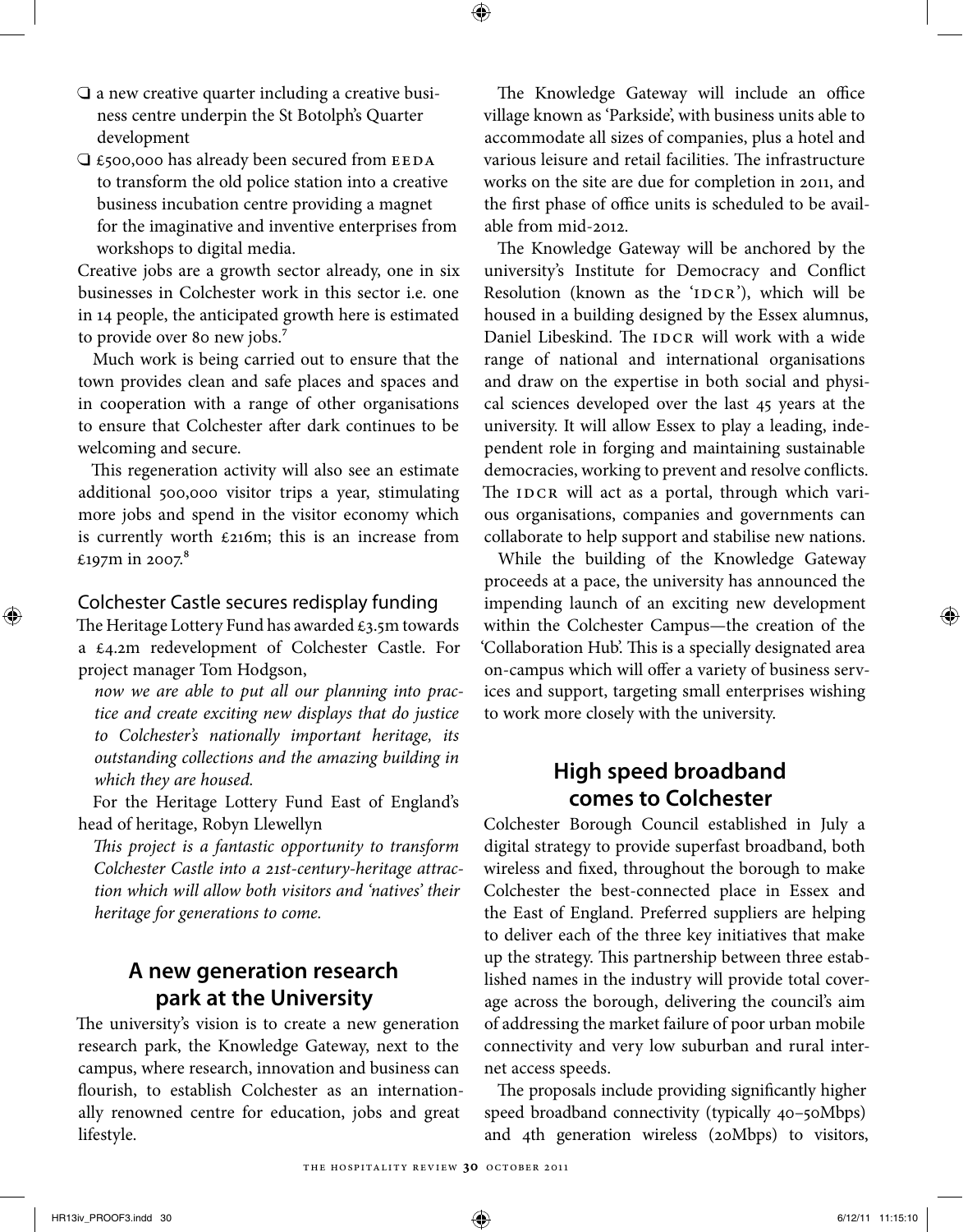Of special interest to *The Hospitality Review* is the development of the University of Essex's neglected Wivenhoe Hall (Thomas Hopper 1846–57) as a practical training hotel for hotel managers and executives of the future. The university – not previously active in hospitality management – has spotted the gap as competitors roll their facilities into business schools. A partnership with Edge foundation and Kaplan, the first students for the two-year degrees with start in January 2012. http://www.edgehotelschool.ac.uk



residents and businesses throughout the borough. Colchester itself will become the first 'high speed digital wireless town' in the  $UK$ , giving the borough a competitive edge, particularly over the next five years. It will support employment in many sectors already well represented in the borough including retail, tourism and creative industries which are 'bandwidth hungry'.

Significant improvements will be seen by the many people who currently experience digital exclusion and the accompanying economic disadvantages in urban and rural areas which have poor digital connectivity at present.<sup>9</sup> As well as benefiting from more efficient and effective digital access, residents, business and visitors will also see the cost of using these services reduce and access to a range of emerging technologies, such as health telecare, improve.

Up to  $\epsilon$ 15 million of commercial investment in Colchester is expected. Better use will be made of the Council's town centre CCTV network, using the ducting and street furniture to deploy new communications fibre and wireless solutions, helping deliver best value from existing assets. The content and services delivered over this urban infrastructure will then be rolled out to suburban areas, business parks and rural communities over a combination of wireless and fibre technologies, Councillor Nick Barlow, commented:

*Providing users with low cost digital access will also bring other benefits for Colchester by helping create safer communities and reducing the need to travel. The regular income for the Council through both giving the delivery partners access to some of the* 

*Council's assets to enable installation and the potential for a share of profits from online sponsorship will benefit the wider community by helping to avoid further potential service cuts.*

# **Treasures from China at Colchester Castle Museum 2012**

This exciting exhibition will showcase seventy of the treasures in Nanjing Museum, the second largest museum in China. It will explore the rise of Imperial China from the earliest Stone Age tombs to the time of the last Emperor and take us on a journey across 8,000 years of Chinese history. Stunning objects include a 2,000-year-old, life-size jade suit from the tombs of the Han Dynasty rulers, an exquisite gold cicada sitting on a jade leaf worn by a Ming Princess nearly 600 years ago and the luxury items and ornaments that adorned the palace of the last of the Imperial families as the tumult of the twentieth century changed China for ever.

Alongside this rich history will be a celebration of Chinese crafts and the enduring appeal of animals in Chinese culture. A delicate jade mouse will join an 8,000 year old pottery pig and three wise monkeys immortalised on a lacquer plate amongst a host of other creatures who will delight and fascinate family audiences.

The exhibition is being co-curated by ten children from the Gilberd School who are drawing on the experience of their own once-in-a-lifetime trip to China to

⊕